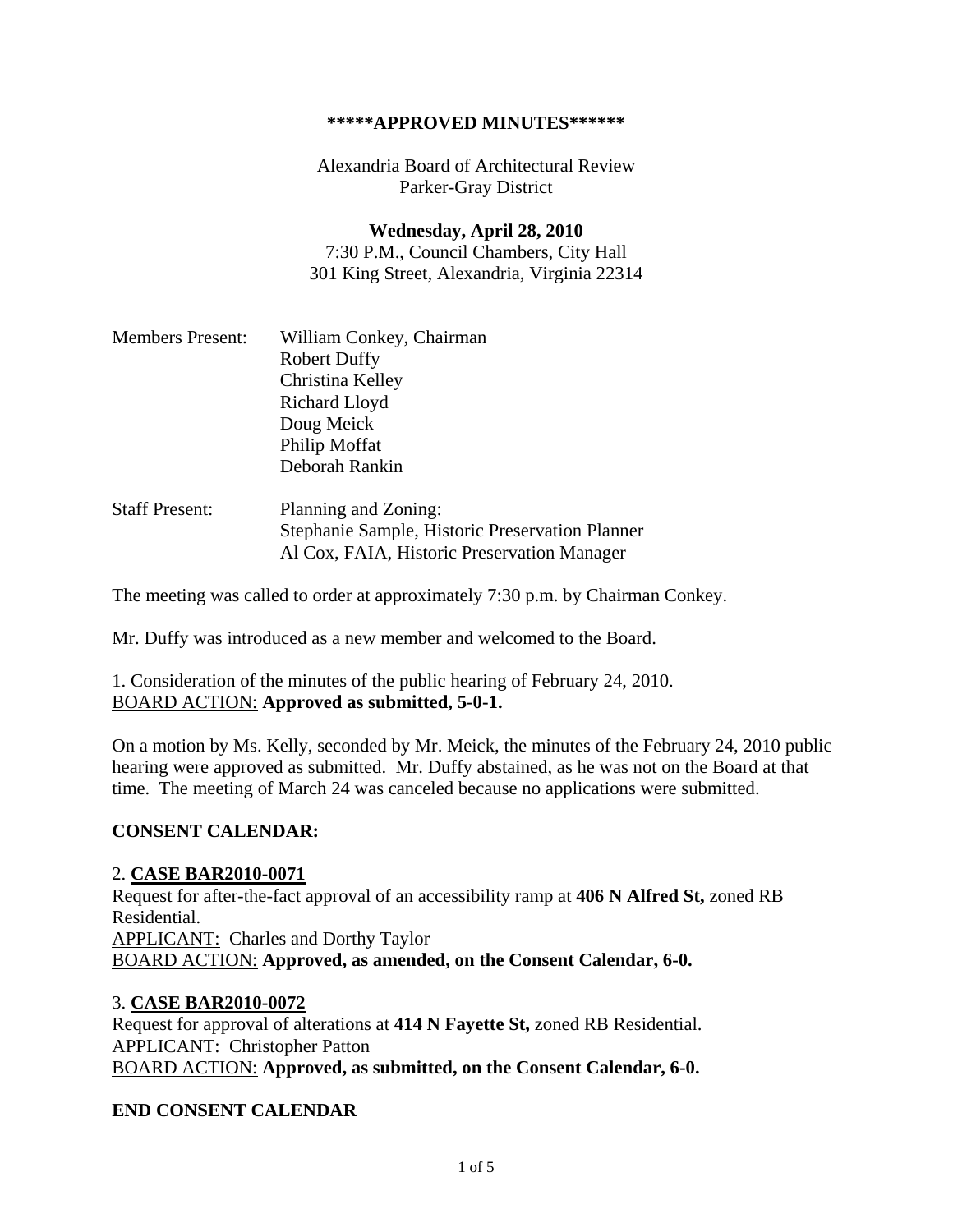# **DISCUSSION ITEMS:**

### 4. **CASE BAR2010-0075**

Request for approval of alterations at **405 N Alfred St,** zoned CL Commercial. APPLICANT: Wayne Neale BOARD ACTION: **Approved, as submitted, 7-0.** 

## **SPEAKERS**

Wayne Neale, the applicant, presented the request.

### **BOARD DISCUSSION**

Mr. Lloyd affirmed that he supported the staff recommendation because this was a 1980s vintage townhouse and there were no historic preservation issues. The other Board members agreed.

Ms. Kelly was concerned with the pebble finish on the metal. While this is better than the typical wood grain texture, the Board normally requires smooth rather than artificial finishes.

Mr. Neale provided a sample of the proposed metal garage door finish and clarified that he intended to field paint on top of the metal, so that the factory finish would be minimally visible.

Mr. Meick moved to approve the application as submitted, seconded by Ms. Kelly, and approved unanimously.

### **REASON**

The Board agreed with the staff analysis and found that a flush, metal clad garage door was historically appropriate on a late  $20<sup>th</sup>$  century townhouse.

### 5. **CASE BAR2010-0031**

Request for approval of demolition/encapsulation at **1026 Queen St,** zoned CL Commercial. APPLICANT: Alabama Ave LLC by Steve Kulinski for Kulinski Group Architects BOARD ACTION: **Approved, as amended, by roll call vote, 7-0.** 

This item was combined with BAR2010-0032 for discussion.

### 6. **CASE BAR2010-0032**

Request for approval of addition/alterations at **1026 Queen St,** zoned CL Commercial. APPLICANT: Alabama Ave LLC by Steve Kulinski for Kulinski Group Architects BOARD ACTION: **Approved, as amended, by roll call vote, 7-0.** 

### **SPEAKERS**

Mr. Kulinski, architect, presented for the applicant and asked to delete the chimney, as it had been inadvertently removed during interior demolition. He said that it could be reproduced in stucco but there were no plans to construct a masonry fireplace so it would be difficult to support a brick chimney on the roof.

### **BOARD DISCUSSION**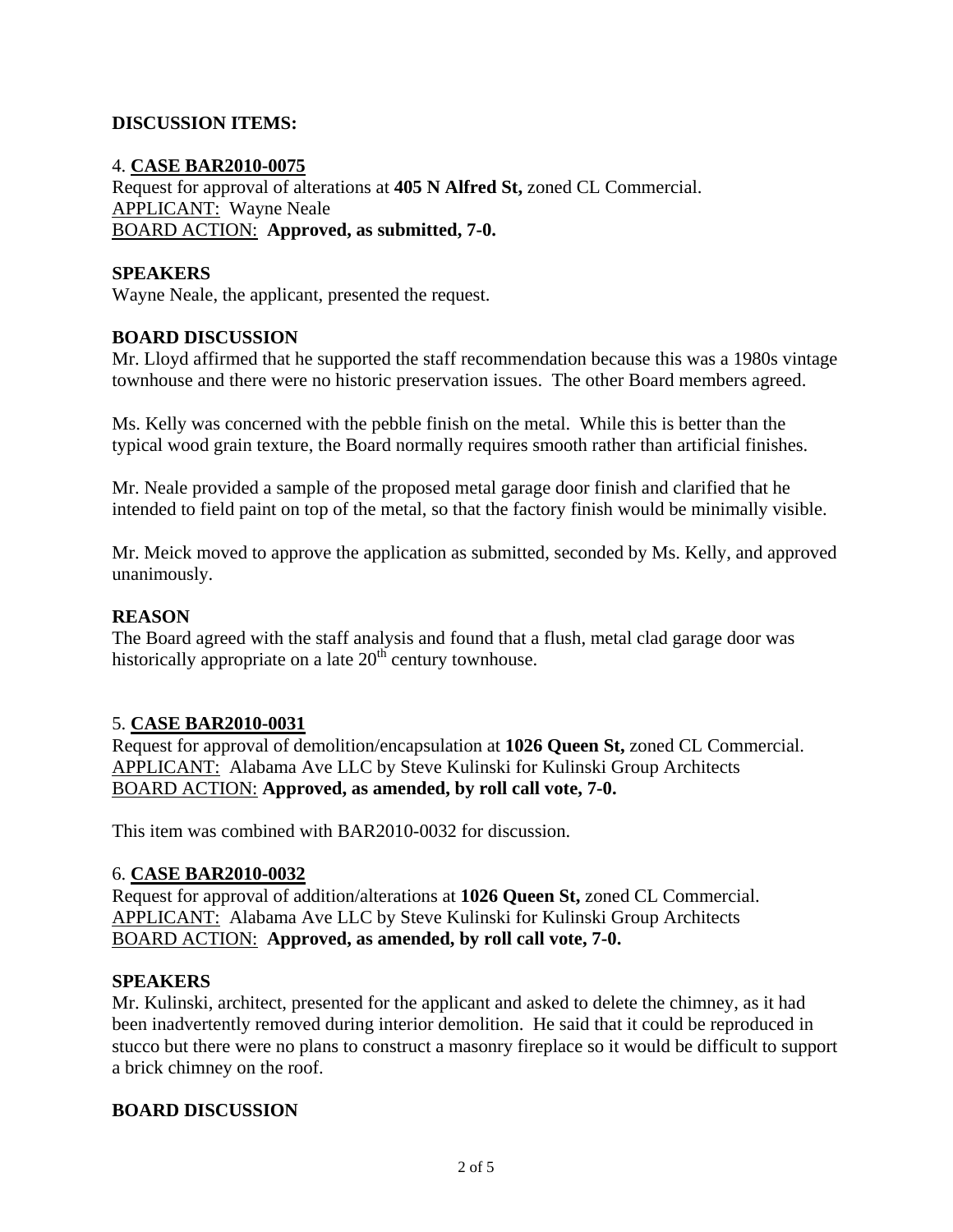Mr. Duffy said the proposed restoration and addition was sensitive to the blockface and the district but asked why the architect proposed a different siding exposure in the spandrel.

Mr. Kulinski responded that it was to provide some visual interest and distinguish the massing of the window bays.

Ms. Kelly said that she liked the siding details and asked if the existing trees could be saved. Mr. Kulinski responded that they would save any trees they could but that the root systems would likely be damaged by the demolition and new foundation excavation.

Mr. Meick was in complete support of staff recommendation, with true divided lite windows on the historic portion of the house. He would prefer that a chimney not be replicated in stucco.

Mr. Moffit said it was unfortunate that the chimney had been destroyed but agreed that it was a minor design element on this building, probably not original, and was not necessary to reproduce it in stucco.

Mr. Lloyd congratulated the applicant on renovating an eyesore. He said it was a folly to recreate the chimney.

Chairman Conkey encouraged more unique designs like this addition. He said that a non functional chimney was not important.

Mr. Lloyd recommended approval of the staff recommendations #2, 3 and 4 but deletion of recommendation #1. Mr. Meick seconded the motion, which passed by unanimous roll call vote.

# **REASON**

The Board agreed with the staff analysis but felt that it was not necessary to reconstruct a false chimney.

# **END DISCUSSION ITEMS**

### **DEFERRED ITEMS**

### 7. **CASE BAR2010-0073**

Request for approval of alterations at **320 N Patrick St,** zoned RB Residential. APPLICANT: Arther Garden & Maribeth Monti BOARD ACTION: **Deferred due to lack of neighbor notification.** 

### 8. **CASE BAR2010-0070**

Request for approval of new construction and approval of a waiver of HVAC screening requirement at **801 Madison St,** zoned CDD #16 Commercial. APPLICANT: Alexandria Redevelopment and Housing Authority BOARD ACTION: **Deferred due to lack of public notice. The Board provided review comments to the applicant under Other Business.**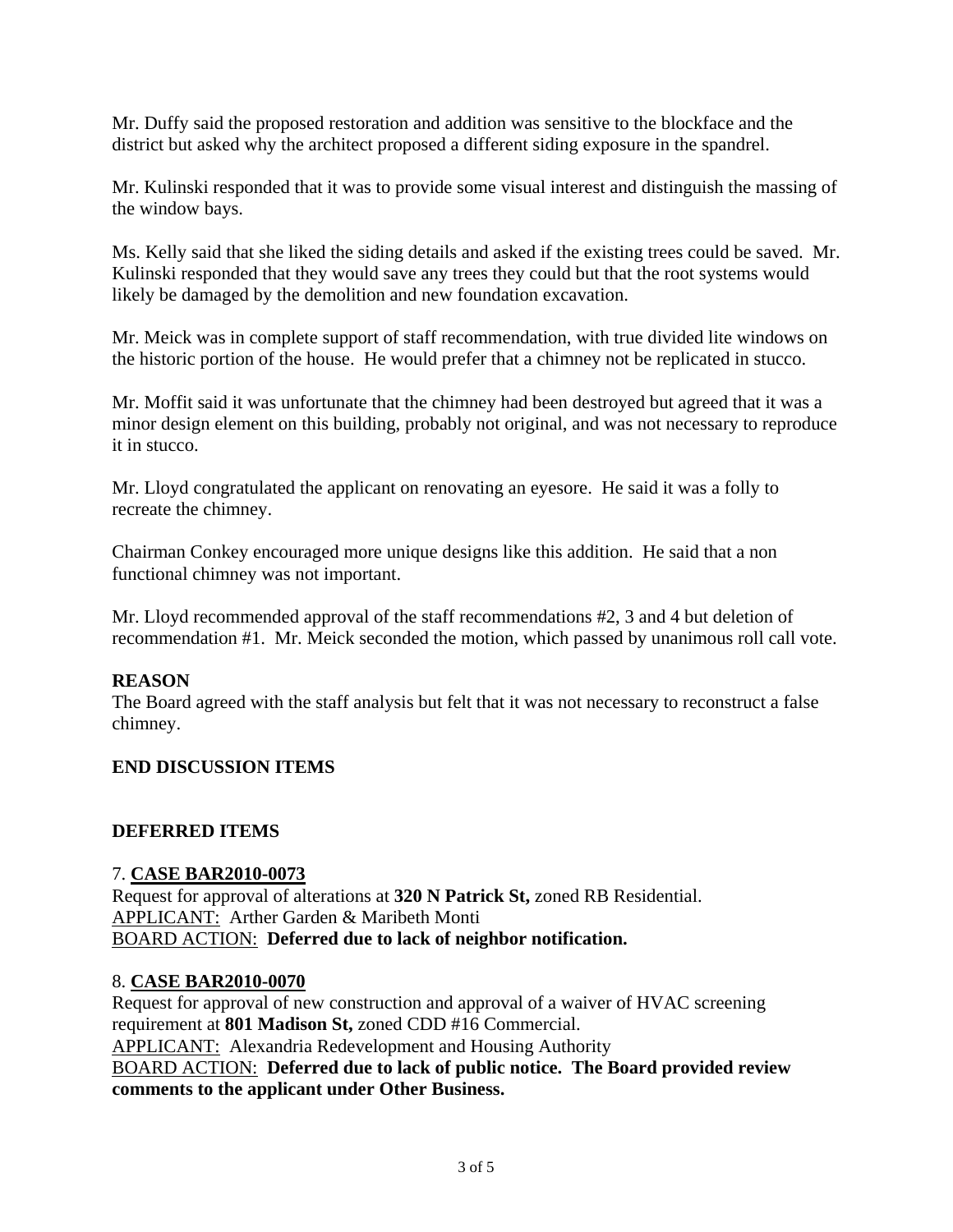## 9. **CASE BAR 2010-0074**

Request for approval of alterations at **317 N West St,** zoned RB Residential. APPLICANT: Julia Nierad BOARD ACTION: Deferred pending receipt of additional application materials.

### 10. **OTHER BUSINESS:**

 1. Work session and comments on 801 Madison St. Although this item could not be formally heard because neighbor notification was not mailed, staff asked the Board for informal comments to determine whether there are any items from the previous work session that the applicant should address prior to the May 26 hearing.

Mr. Greg Shron of EYA presented the application.

Chairman Conkey asked Mr. Shron to describe what had changed since the last work session.

Mr. Duffy agreed that a uniform color on the  $3<sup>rd</sup>$  floor was preferable and that the garage doors should match the body color of the townhouse.

Mr. Lloyd said the perspectives were quite useful.

Chairman Conkey stated that the materials on the alley dwellings now relate to the design.

Mr. Meick was in support of the application and asked when construction would begin. Mr. Shron responded they planned to begin in July 2010 and to complete Phase 1 by the end of 2011 or early 2010 with an additional phase to be constructed each year.

Mr. Moffit complimented the unpredictability of the design between units and phases, as the Board had requested.

Chairman Conkey asked whether they could see larger photos of the effect of the colors on the third floor setback. He stated that he liked the use of stamped metal shingles on the Second Empire Mansard roofs.

Mr. Meick recommended that the Board not receive full packets of the application drawings and that Board members keep those previously delivered for reuse. The Board agreed.

Ms. Rankin said she agreed with the loft level uniform paint color recommendation.

Mr. Moffit emphasized that the rooftop mechanical units should be positioned so that they are not visible and directed staff to work with the applicant in the field. He asked the applicant to maintain the "quirky variability" in the building designs.